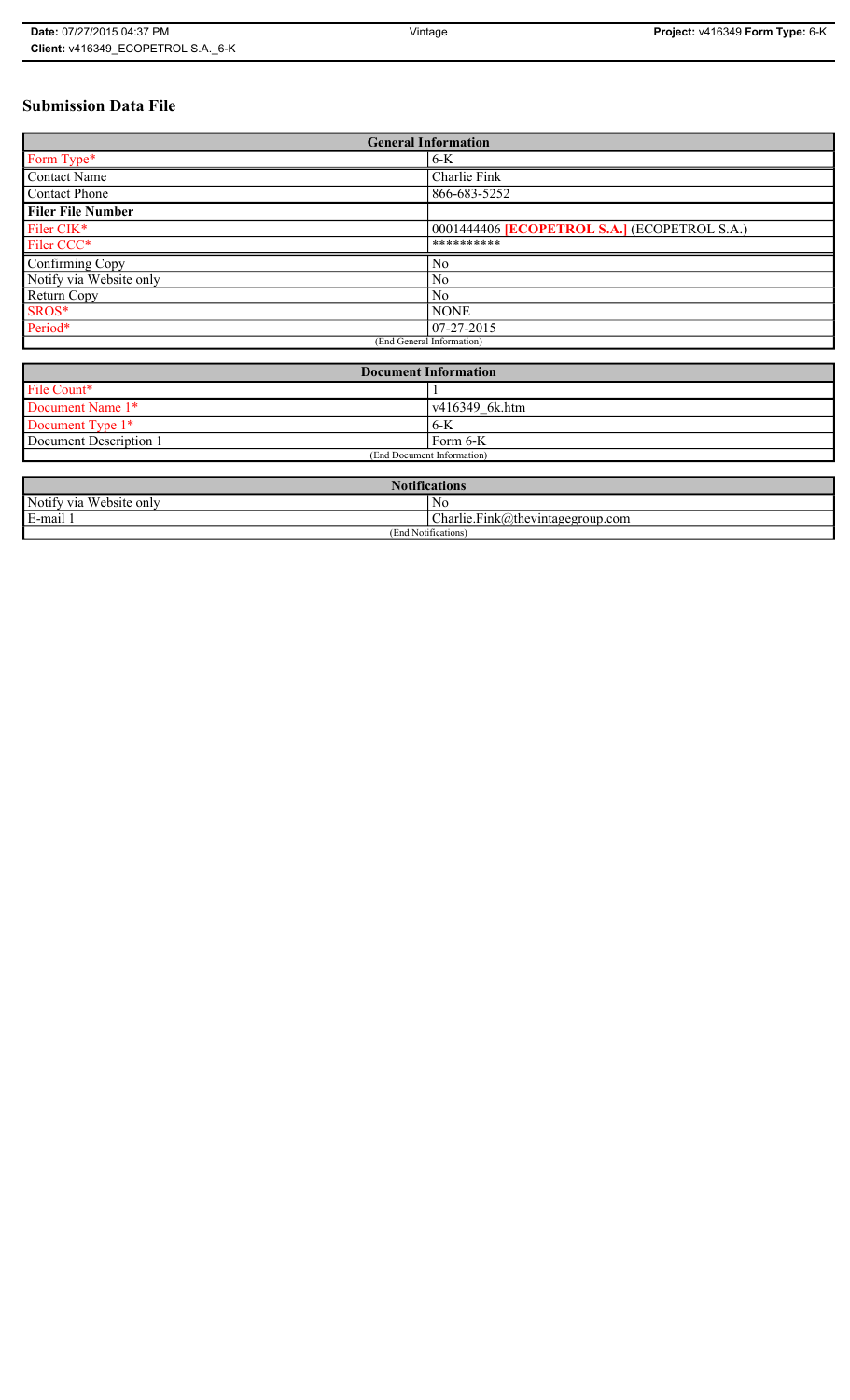#### **UNITED STATES SECURITIES AND EXCHANGE COMMISSION Washington, D.C. 20549**

#### **FORM 6-K**

## **REPORT OF FOREIGN PRIVATE ISSUER PURSUANT TO RULE 13a-16 OR 15d-16 UNDER THE SECURITIES EXCHANGE ACT OF 1934**

For the month of July, 2015 Commission File Number 001-34175

ECOPETROL S.A.

(Exact name of registrant as specified in its charter)

N.A.

(Translation of registrant's name into English)

COLOMBIA

(Jurisdiction of incorporation or organization)

Carrera 13 No. 36 – 24

BOGOTA D.C. – COLOMBIA (Address of principal executive offices)

Indicate by check mark whether the registrant files or will file annual reports under cover of Form 20-F or Form 40-F.

Form 20-F  $\boxtimes$  Form 40-F  $\Box$ 

Indicate by check mark if the registrant is submitting the Form 6-K in paper as permitted by Regulation S-T Rule 101(b)(1)

Yes $\Box$  No  $\boxtimes$ 

Indicate by check mark if the registrant is submitting the Form 6-K in paper as permitted by Regulation S-T Rule 101(b)(7)

Yes $\Box$  No  $\boxtimes$ 

Indicate by check mark whether the registrant by furnishing the information contained in this form is also thereby furnishing the information to the Commission pursuant to Rule 12g3-2(b) under the Securities Exchange Act of 1934.

### Yes $\Box$  No  $\boxtimes$

If "Yes" is marked, indicate below the file number assigned to the registrant in connection with Rule 12g3-2(b): 82- N/A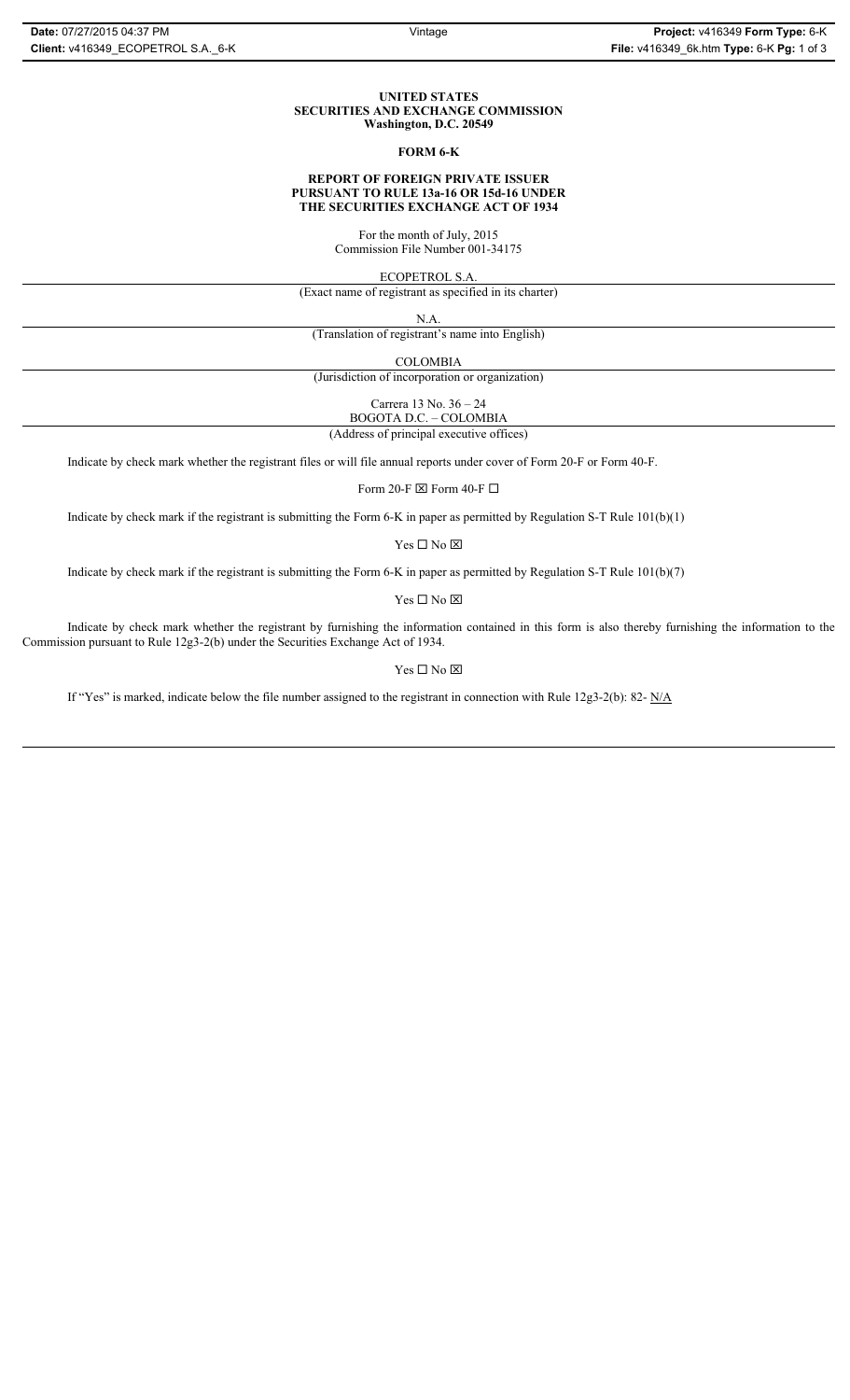## **Results of the First Stage of Ecopetrol's Equity Divestment Plan in Empresa de Energía de Bogotá**

Ecopetrol S.A. (BVC: ECOPETROL; NYSE: EC; TSX: ECP) hereby reports the results of the first stage of the plan to divest its equity stake in Empresa de Energía de Bogotá S.A. E.S.P., the subscription period of which took place between May 20, 2015 and July 21, 2015:

| <b>Results of the Offering</b>   |                   |  |
|----------------------------------|-------------------|--|
| Offering Price per Share (COP\$) | 1.740             |  |
| Number of Shares Offered         | 631,098,000       |  |
| Number of Shares Subscribed      | 352,872,414       |  |
| Total Amount Subscribed (COP\$)  | \$613,998,000,360 |  |
| Number of Shares Sold            | 352,872,414       |  |
| Gross Proceeds (COP\$)           | \$613,998,000,360 |  |
| <b>Trade Date</b>                | July 27, 2015     |  |
| Settlement Date                  | July 31, 2015     |  |
|                                  |                   |  |

**Bogota, Colombia, July 27, 2015**

---------------------------------------

*Ecopetrol is the largest company in Colombia and is an integrated oil and gas company; it is among the top 40 oil companies in the world and among the top four oil companies in Latin America. Besides Colombia – where it generates over 60% of the national production – it has exploration and production activities in Brazil, Peru, and the US (Gulf of Mexico). Ecopetrol owns the largest refinery in Colombia, most of the pipeline and multi-product pipeline network in the country, and is significantly increasing its participation in bio-fuels.* 

*This release contains statements that may be considered forward looking statements within the meaning of Section 27A of the U.S. Securities Act of 1933 and Section 21E of the U.S. Securities Exchange Act of 1934. All forward-looking statements, whether made in this release or in future filings or press releases or orally, address matters that involve risks and uncertainties, including in respect of the Company's prospects for growth and its ongoing access to capital to fund the Company's business plan, among others. Consequently, changes in the following factors, among others, could cause actual results to differ materially from those included in the forward-looking statements: market prices of oil and gas, our exploration and production activities, market conditions, applicable regulations, the exchange rate, Ecopetrol's competitiveness and the performance of Colombia's economy and industry, to mention a few. We do not intend, and do not assume any obligation to update these forward-looking statements.*

## **For further information, please contact:**

**Head of Corporate Finance and Investor Relations (A)** María Catalina Escobar Hoyos Phone: (+571) 234 5190 E-mail: investors@ecopetrol.com.co

**Media Relations (Colombia)**  Jorge Mauricio Tellez Phone: + 571-234-4329 e-mail: mauricio.tellez@ecopetrol.com.co

2